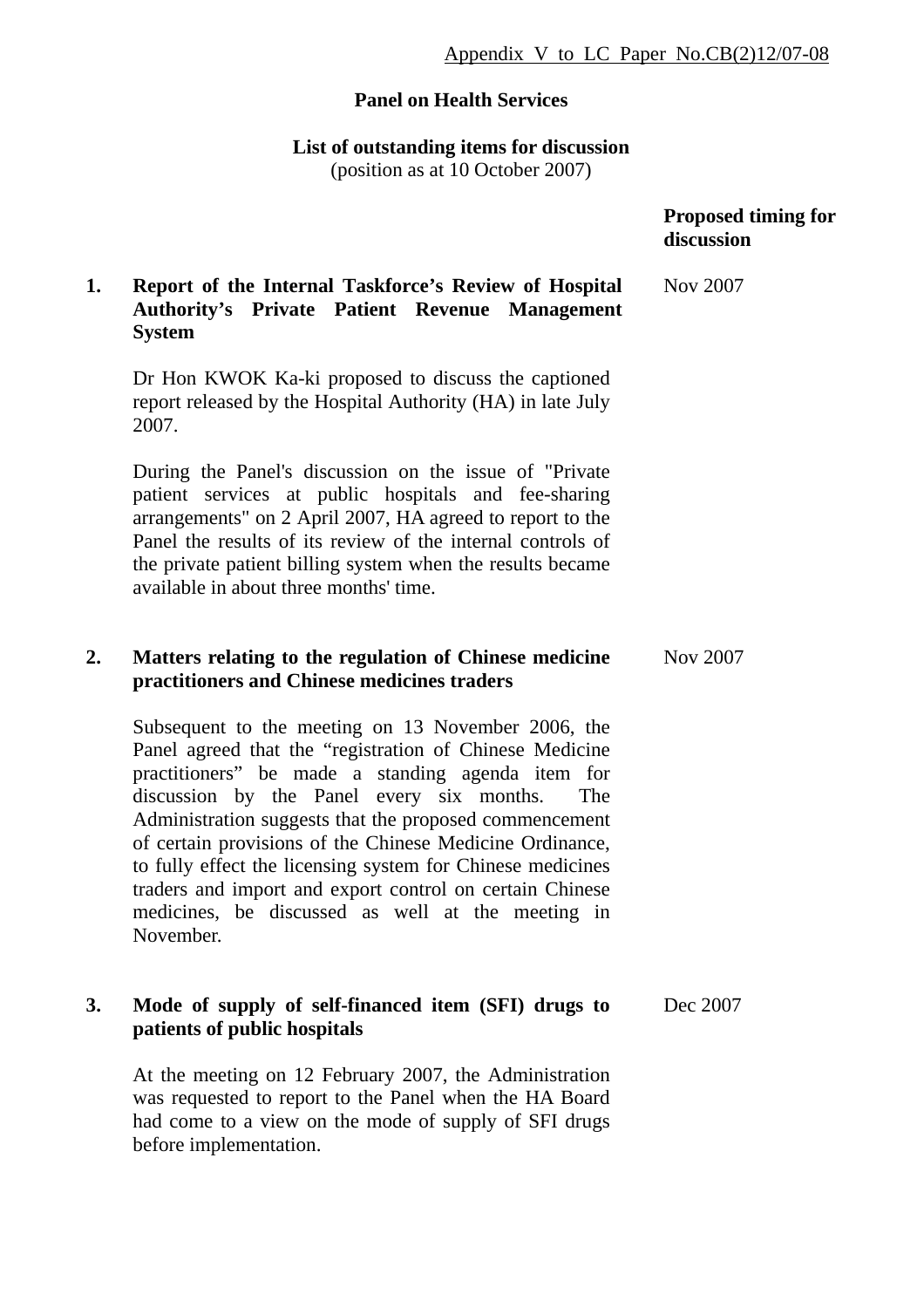| 4. | <b>Regulation of medical devices</b>                                                                                                                                                                                                                                                                                                                                                                                                 | Q1 2008         |
|----|--------------------------------------------------------------------------------------------------------------------------------------------------------------------------------------------------------------------------------------------------------------------------------------------------------------------------------------------------------------------------------------------------------------------------------------|-----------------|
|    | Item proposed by the Administration.                                                                                                                                                                                                                                                                                                                                                                                                 |                 |
|    | At the Panel meeting on 27 April 2006, members agreed to<br>follow up on the implementation timetable for regulation<br>of medical devices, including the use of Hydrophilic<br>Polyacrylamide Gel (PAAG) for breast augmentation.                                                                                                                                                                                                   |                 |
| 5. | Eligibility for subsidised public benefits of non-eligible<br>persons (NEPs) whose spouses are Hong Kong<br>residents and those who are not                                                                                                                                                                                                                                                                                          | Q1/Q2 2008      |
|    | During the discussion on the issue of "Obstetric service"<br>charge for NEPs whose spouses are Hong Kong residents"<br>on 30 April 2007, members agreed that a joint meeting<br>should be held with other relevant Panels to discuss with<br>the Chief Secretary for Administration on the impact of<br>eligibility for public benefits by NEPs whose spouses were<br>Hong Kong residents on population policy and family<br>policy. |                 |
| 6. | Progress report on promoting healthy eating among<br>school children                                                                                                                                                                                                                                                                                                                                                                 | Q2 2008         |
|    | The item was last discussed by the Panel at the meeting on 8<br>January 2007. The Administration was requested to report<br>to the Panel after it had completed an evaluation study of<br>the campaign to promote healthy eating habit among school<br>children at the end of the 2006-2007 school year and to take<br>into account members' views and suggestions in the<br>comprehensive review of the campaign.                   |                 |
| 7. | Regulation of "Health Maintenance Organisations"<br>(HMOs)                                                                                                                                                                                                                                                                                                                                                                           | To be confirmed |
|    | The issue was last discussed at the meeting on<br>The Administration was requested to<br>11 June 2007.<br>revert to the Panel the timeframe for establishing a<br>statutory licensing regime to regulate HMOs, in view of<br>the lack of adequacy of the Medical Director concept to<br>safeguard patients' welfare.                                                                                                                 |                 |

**discussion**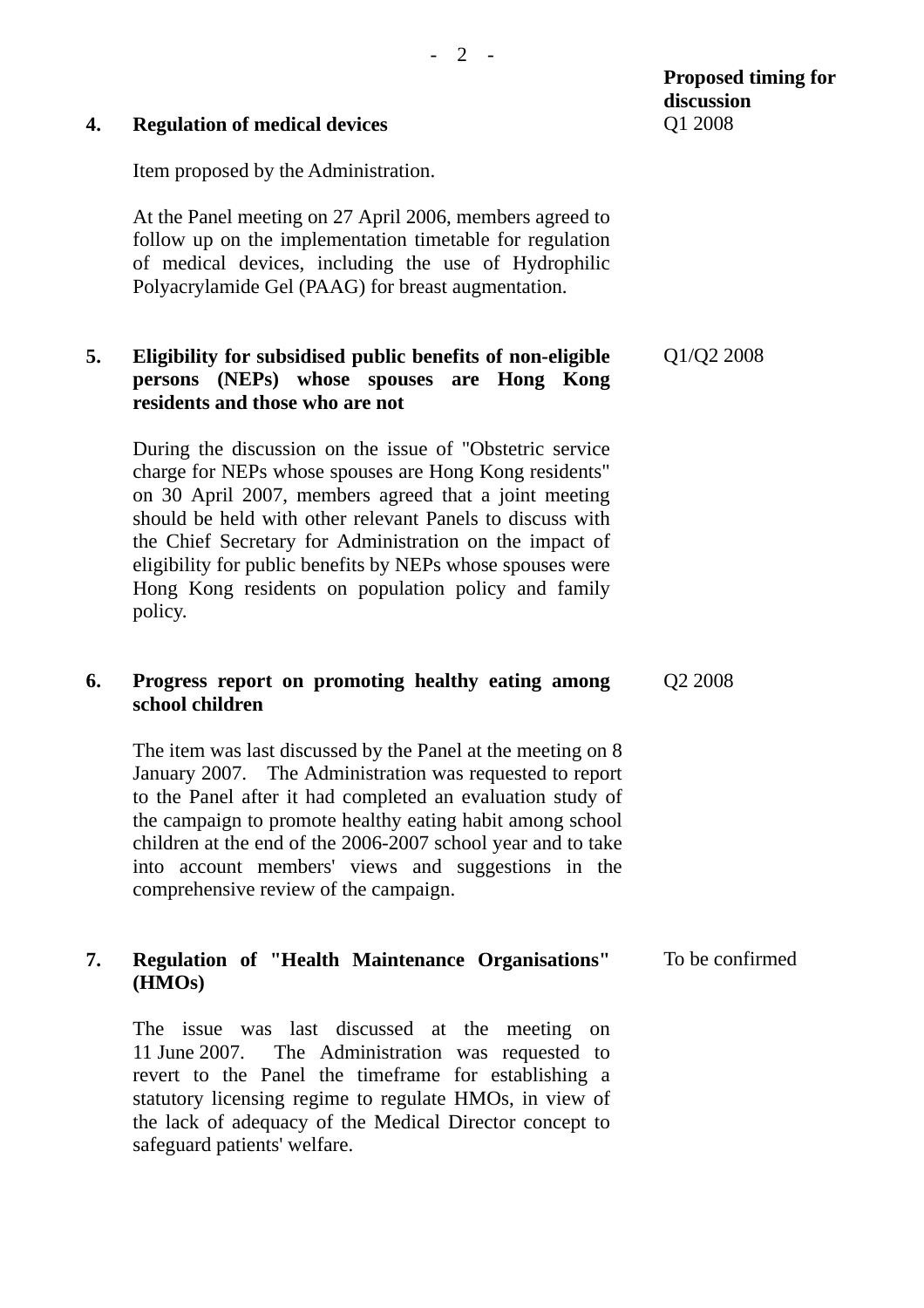|     |                                                                                                                                                                                                                                                            | <b>Proposed timing for</b><br>discussion |
|-----|------------------------------------------------------------------------------------------------------------------------------------------------------------------------------------------------------------------------------------------------------------|------------------------------------------|
| 8.  | Review of the assessment criteria for introducing new<br>drugs into the Hospital Authority Drug Formulary and<br>for assistance under the Samaritan Fund                                                                                                   | To be confirmed                          |
|     | Item proposed by Dr Hon Fernando CHEUNG.                                                                                                                                                                                                                   |                                          |
| 9.  | <b>Operation of public mortuaries</b>                                                                                                                                                                                                                      | To be confirmed                          |
|     | Dr Hon KWOK Ka-ki has proposed to discuss the<br>captioned matter arising from the failure of a mortuary<br>staff at Victoria Public Mortuary to observe the stipulated<br>procedures for claiming of deceased body before sending<br>the body for burial. |                                          |
| 10. | Study on non-tobacco products that share the same<br>trade mark as tobacco products                                                                                                                                                                        | To be confirmed                          |
|     | Item proposed by the Administration.                                                                                                                                                                                                                       |                                          |
|     | At the request of the Bills Committee on Smoking (Public<br>Health) (Amendment) Bill 2005, the Administration<br>undertook to examine the viability of prohibiting the use<br>of tobacco brand name and logo on non-tobacco products.                      |                                          |
| 11. | <b>Health care financing</b>                                                                                                                                                                                                                               | To be confirmed                          |
|     | Item proposed by the Administration.                                                                                                                                                                                                                       |                                          |
| 12. | <b>Communicable Disease Information System</b>                                                                                                                                                                                                             | To be confirmed                          |
|     | Item proposed by the Administration                                                                                                                                                                                                                        |                                          |
| 13. | Regulation of health care personnel not currently<br>subject to statutory registration                                                                                                                                                                     | To be confirmed                          |
|     | Item proposed by Dr Hon KWOK Ka-ki.                                                                                                                                                                                                                        |                                          |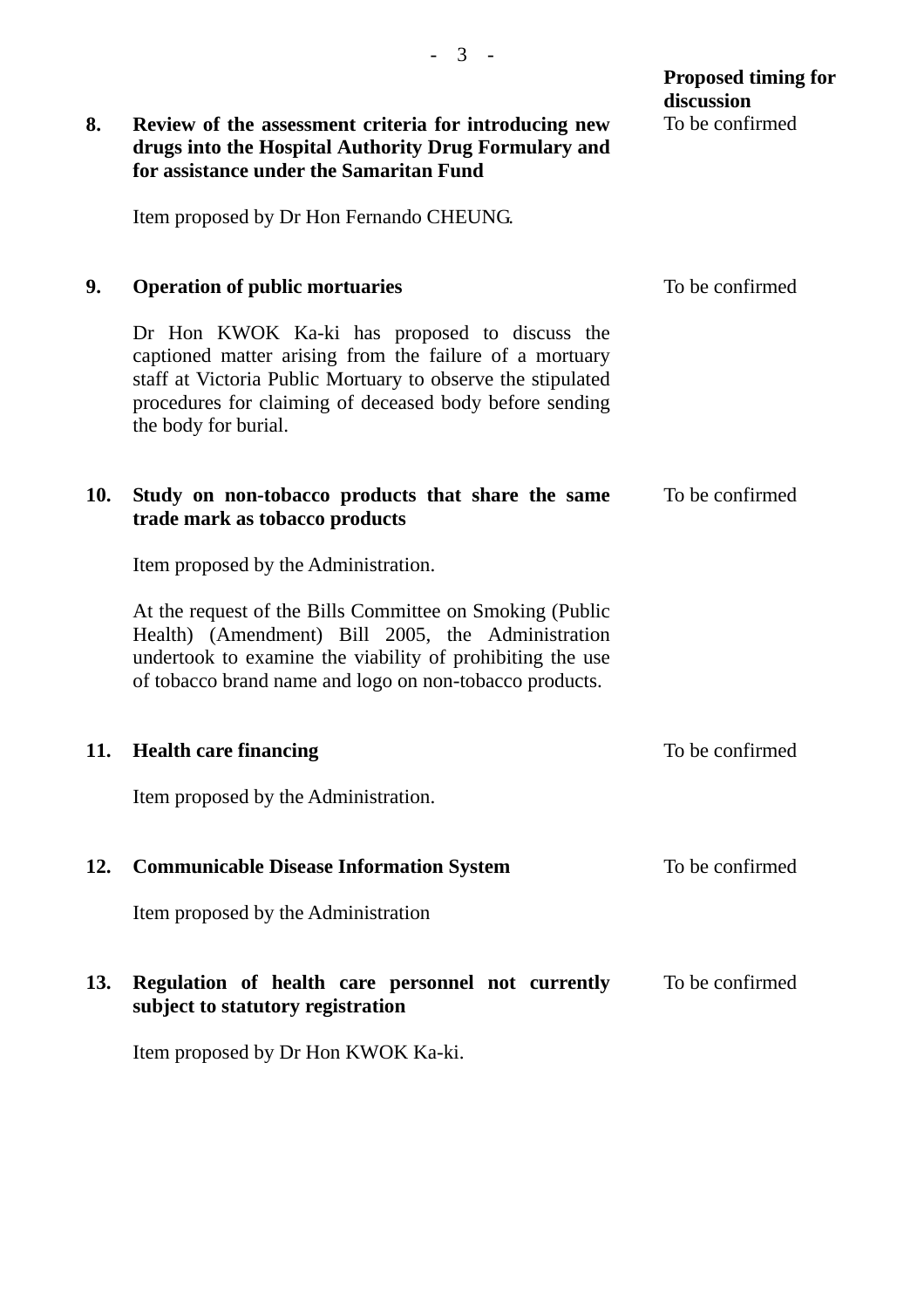| 14.        | Separation of prescribing from dispensing of drugs                                                                                                                                                                                                                                                                                                                                                         | <b>Proposed timing for</b><br>discussion<br>To be confirmed |
|------------|------------------------------------------------------------------------------------------------------------------------------------------------------------------------------------------------------------------------------------------------------------------------------------------------------------------------------------------------------------------------------------------------------------|-------------------------------------------------------------|
|            | Item proposed by Dr Hon YEUNG Sum.                                                                                                                                                                                                                                                                                                                                                                         |                                                             |
|            | The item was last discussed by the Panel at the meeting on<br>28 June 2005, during which the Administration advised<br>that its position was that the matter would require<br>thorough discussion by the stakeholders and the<br>community at large, and the Administration would<br>continue to listen to views and engage the parties<br>concerned in the discussion before deciding the way<br>forward. |                                                             |
| 15.        | <b>Health care complaints mechanism</b>                                                                                                                                                                                                                                                                                                                                                                    | To be confirmed                                             |
|            | This item was previously discussed by the Panel in 2002.<br>The Administration undertook to revert on this subject.                                                                                                                                                                                                                                                                                        |                                                             |
| 16.        | Enhancing the provision of dental care for the elderly<br>extending<br>school<br>dental<br>services<br>and<br>care<br>to<br>post-primary students                                                                                                                                                                                                                                                          | To be confirmed                                             |
|            | Item proposed by Dr Hon KWOK Ka-ki.                                                                                                                                                                                                                                                                                                                                                                        |                                                             |
| 17.        | <b>Medical Misadventure Fund</b>                                                                                                                                                                                                                                                                                                                                                                           | To be confirmed                                             |
|            | Item proposed by Hon Albert HO.                                                                                                                                                                                                                                                                                                                                                                            |                                                             |
| 18.        | professional<br>indemnity<br>insurance<br><b>Increase</b><br>in<br>premiums                                                                                                                                                                                                                                                                                                                                | To be confirmed                                             |
|            | Item proposed by Dr Hon KWOK Ka-ki.                                                                                                                                                                                                                                                                                                                                                                        |                                                             |
| <b>19.</b> | <b>Regulation of services provided by beauticians</b>                                                                                                                                                                                                                                                                                                                                                      | To be confirmed                                             |
|            | Item proposed by Dr Hon KWOK Ka-ki.                                                                                                                                                                                                                                                                                                                                                                        |                                                             |
| <b>20.</b> | Medical practice by unregistered medical practitioners                                                                                                                                                                                                                                                                                                                                                     | To be confirmed                                             |
|            | Item proposed by Dr Hon KWOK Ka-ki.                                                                                                                                                                                                                                                                                                                                                                        |                                                             |